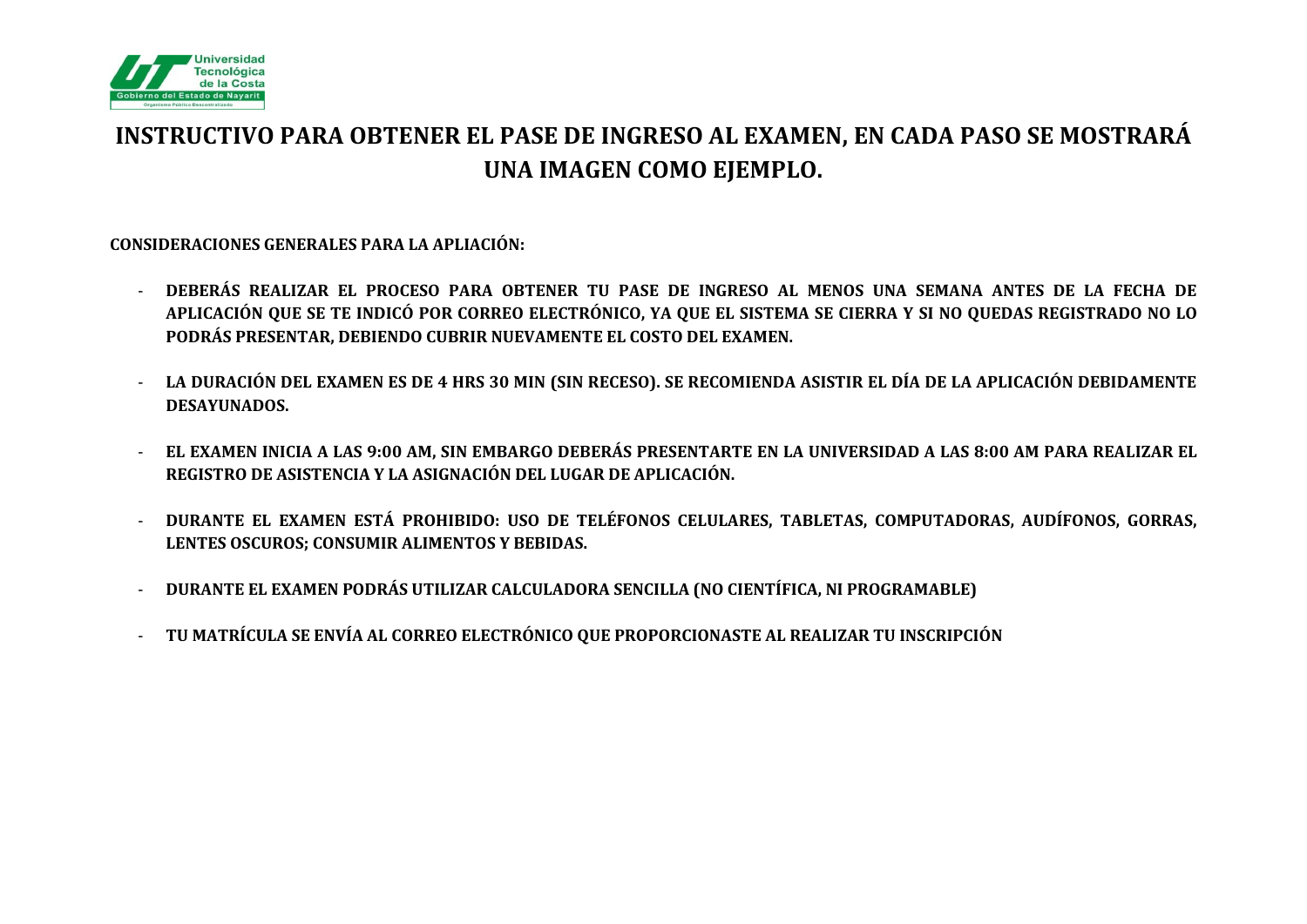

### **1.- INGRESA EN EL SIGUIENTE ENLACE:**

<http://registroenlinea.ceneval.edu.mx/RegistroLinea/indexCerrado.php>

## **2.- SELECCIONA LA INSTITUCIÓN:** Universidad Tecnológica de la Costa

|                                                                                                                                                                                                                                                                                                                                                                                                                                                                                                                                                                                    |                                                                                                                                                                                                                                                                                               | <b>BIENVENIDOS AL REGISTRO EN LÍNEA</b> |
|------------------------------------------------------------------------------------------------------------------------------------------------------------------------------------------------------------------------------------------------------------------------------------------------------------------------------------------------------------------------------------------------------------------------------------------------------------------------------------------------------------------------------------------------------------------------------------|-----------------------------------------------------------------------------------------------------------------------------------------------------------------------------------------------------------------------------------------------------------------------------------------------|-----------------------------------------|
|                                                                                                                                                                                                                                                                                                                                                                                                                                                                                                                                                                                    |                                                                                                                                                                                                                                                                                               | <b>AVISO DE PRIVACIDAD</b>              |
| CENTRO NACIONAL DE EVALUACIÓN PARA LA EDUCACIÓN SUPERIOR A.C., con domicilio en Av. Camino al Desierto de los Leones (Altavista), No. 19, Col. San Ángel, Delegación Álvaro Obregón, C.P. 01000, Ciudad de México, utilizará s<br>datos personales aquí recabados para análisis estadísticos, contactarlo para informar cambios en el proceso de aplicación y/o como requisito explícito del proceso de evaluación o certificación que usted está realizando. Pa<br>tratamiento y de los derechos que puede hacer valer, usted puede acceder al aviso de privacidad completo aquí, |                                                                                                                                                                                                                                                                                               |                                         |
|                                                                                                                                                                                                                                                                                                                                                                                                                                                                                                                                                                                    |                                                                                                                                                                                                                                                                                               | <b>INGRESE LOS SIGUIENTES DATOS:</b>    |
|                                                                                                                                                                                                                                                                                                                                                                                                                                                                                                                                                                                    |                                                                                                                                                                                                                                                                                               |                                         |
| Institución:                                                                                                                                                                                                                                                                                                                                                                                                                                                                                                                                                                       | Universidad Tecnológica de la Costa<br>$\checkmark$                                                                                                                                                                                                                                           |                                         |
| Matrícula:                                                                                                                                                                                                                                                                                                                                                                                                                                                                                                                                                                         | Universidad Tecnológica de Guaymas<br>UNIVERSIDAD TECNOLÓGICA DE GUTIÉRREZ ZAMORA<br>Universidad Tecnológica de Huejotzingo<br>Universidad Tecnológica de Izúcar de Matamoros                                                                                                                 |                                         |
| Programa/Carrera:                                                                                                                                                                                                                                                                                                                                                                                                                                                                                                                                                                  | Universidad Tecnológica de Jalisco<br>UNIVERSIDAD TECNOLÓGICA DE LA BABÍCORA<br>Universidad Tecnológica de la Costa                                                                                                                                                                           |                                         |
| Campus/Facultades/Escuelas donde<br>desea inscribirse:                                                                                                                                                                                                                                                                                                                                                                                                                                                                                                                             | Universidad Tecnológica de la Costa Grande de Guerrero<br>Universidad Tecnológica de la Huasteca Hidalguense<br>Universidad Tecnológica de la Laguna Durango<br>Universidad Tecnológica de la Mixteca                                                                                         |                                         |
| Una vez registrado, usted mismo podrá ha                                                                                                                                                                                                                                                                                                                                                                                                                                                                                                                                           | Universidad Tecnológica de La Paz<br>UNIVERSIDAD TECNOLÓGICA DE LA REGIÓN CARBONIFERA DE COAHUILA<br>UNIVERSIDAD TECNOLÓGICA DE LA REGIÓN CENTRO DE COAHUILA                                                                                                                                  |                                         |
|                                                                                                                                                                                                                                                                                                                                                                                                                                                                                                                                                                                    | Universidad Tecnológica de la Región Norte de Guerrero<br>UNIVERSIDAD TECNOLÓGICA DE LA RIVIERA MAYA<br>Universidad Tecnológica de la Selva<br>UNIVERSIDAD TECNOLOGICA DE LA SIERRA<br>UNIVERSIDAD TECNOLÓGICA DE LA SIERRA HIDALGUENSE<br>UNIVERSIDAD TECNOLÓGICA DE LA SIERRA SUR DE OAXACA |                                         |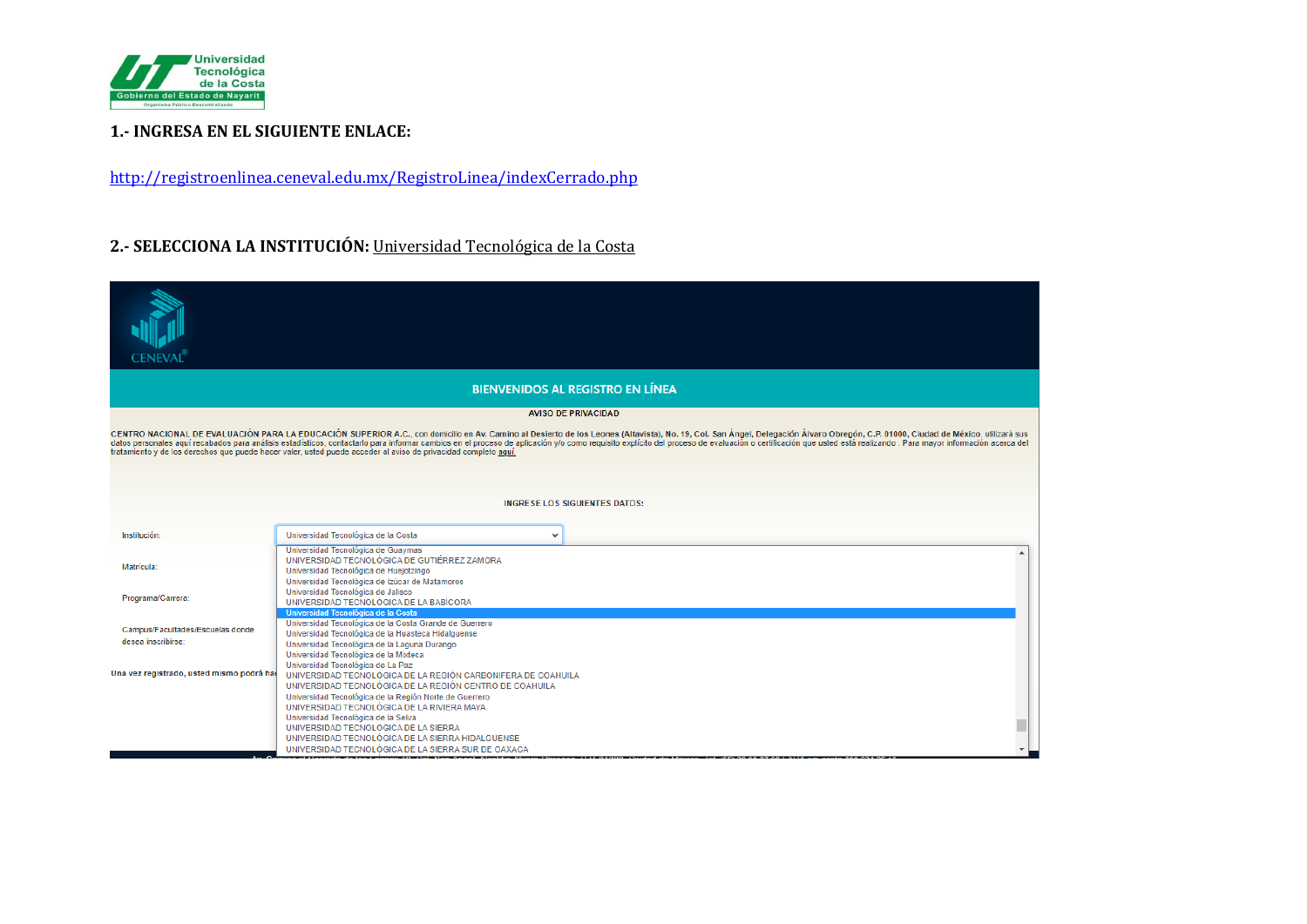

## **3.- INGRESA LA MATRÍCULA QUE FUE ENVIADA A TU CORREO ELECTRÓNICO**

| <b>CENEVAL</b>                                         |                                                                                                                                                                                                                                                                                                                                                                                                                                                                                                                                                                        |                                         |                                            |
|--------------------------------------------------------|------------------------------------------------------------------------------------------------------------------------------------------------------------------------------------------------------------------------------------------------------------------------------------------------------------------------------------------------------------------------------------------------------------------------------------------------------------------------------------------------------------------------------------------------------------------------|-----------------------------------------|--------------------------------------------|
|                                                        |                                                                                                                                                                                                                                                                                                                                                                                                                                                                                                                                                                        | <b>BIENVENIDOS AL REGISTRO EN LÍNEA</b> |                                            |
|                                                        | CENTRO NACIONAL DE EVALUACIÓN PARA LA EDUCACIÓN SUPERIOR A.C., con domicilio en Av. Camino al Desierto de los Leones (Altavista), No. 19, Col. San Ángel, Delegación Álvaro Obregón, C.P. 01000, Ciudad de México, utilizará s<br>personales aquí recabados para análisis estadísticos, contactarlo para informar cambios en el proceso de aplicación y/o como requisito explícito del proceso de evaluación o certificación que usted está realizando. Para may<br>y de los derechos que puede hacer valer, usted puede acceder al aviso de privacidad completo aquí. | <b>AVISO DE PRIVACIDAD</b>              |                                            |
|                                                        |                                                                                                                                                                                                                                                                                                                                                                                                                                                                                                                                                                        | <b>INGRESE LOS SIGUIENTES DATOS:</b>    | <b>INGRESA</b><br>$3 -$<br>LA              |
| Institución:                                           | Universidad Tecnológica de la Costa<br>$\checkmark$                                                                                                                                                                                                                                                                                                                                                                                                                                                                                                                    |                                         | <b>MATRÍCULA QUE FUE</b>                   |
| Matrícula:                                             | 00-000-0000                                                                                                                                                                                                                                                                                                                                                                                                                                                                                                                                                            |                                         | <b>ENVIADA</b><br>TU<br>A<br><b>CORREO</b> |
| Programa/Carrera:                                      | AB - AGROBIOTECNOLOGÍA ÁREA VEGETAL<br>$\check{ }$                                                                                                                                                                                                                                                                                                                                                                                                                                                                                                                     |                                         | <b>ELECTRÓNICO</b>                         |
| Campus/Facultades/Escuelas donde<br>desea inscribirse: | UNIVERSIDAD TECNOLÓGICA DE LA COSTA<br>$\checkmark$                                                                                                                                                                                                                                                                                                                                                                                                                                                                                                                    |                                         |                                            |
|                                                        | Una vez registrado, usted mismo podrá hacer ediciones a sus datos hasta el término del periodo de registro. Para ello, únicamente deberá ingresar los datos de esta pantalla.                                                                                                                                                                                                                                                                                                                                                                                          |                                         |                                            |
|                                                        |                                                                                                                                                                                                                                                                                                                                                                                                                                                                                                                                                                        | Aceptar                                 |                                            |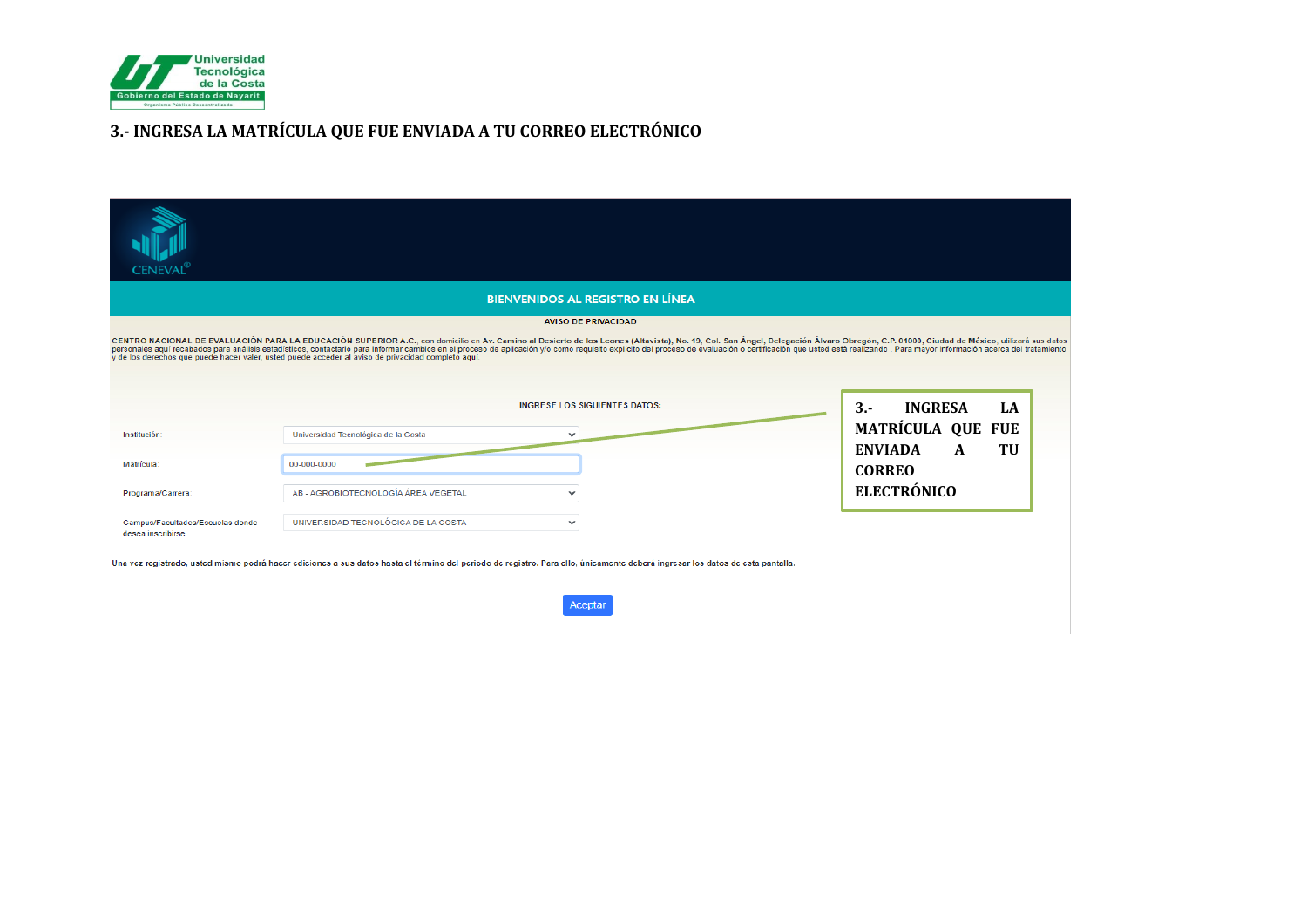

## 4.- SELECCIONA EL PROGRAMA/CARRERA AL QUE TE VAS A INSCRIBIR

| Ceneval                                                                                                                                                                                                                                                                                                                                          |                                                                                                                                                                                                                                              |  |
|--------------------------------------------------------------------------------------------------------------------------------------------------------------------------------------------------------------------------------------------------------------------------------------------------------------------------------------------------|----------------------------------------------------------------------------------------------------------------------------------------------------------------------------------------------------------------------------------------------|--|
|                                                                                                                                                                                                                                                                                                                                                  | <b>BIENVENIDOS AL REGISTRO EN LÍNEA</b>                                                                                                                                                                                                      |  |
|                                                                                                                                                                                                                                                                                                                                                  | <b>AVISO DE PRIVACIDAD</b>                                                                                                                                                                                                                   |  |
| CENTRO NACIONAL DE EVALUACIÓN PARA LA EDUCACIÓN SUPERIOR A.C., con domicilio en Av. Camino al Desierto de los Leones (Altavista), No. 19, Col. San Ángel, Delegación Álvaro Obregón, C.P. 01000, Ciudad de México, utilizará s<br>tratamiento y de los derechos que puede hacer valer, usted puede acceder al aviso de privacidad completo aquí. |                                                                                                                                                                                                                                              |  |
|                                                                                                                                                                                                                                                                                                                                                  |                                                                                                                                                                                                                                              |  |
|                                                                                                                                                                                                                                                                                                                                                  |                                                                                                                                                                                                                                              |  |
|                                                                                                                                                                                                                                                                                                                                                  | <b>INGRESE LOS SIGUIENTES DATOS:</b>                                                                                                                                                                                                         |  |
| Institución:                                                                                                                                                                                                                                                                                                                                     | Universidad Tecnológica de la Costa<br>$\checkmark$                                                                                                                                                                                          |  |
| Matrícula:                                                                                                                                                                                                                                                                                                                                       |                                                                                                                                                                                                                                              |  |
| Programa/Carrera:                                                                                                                                                                                                                                                                                                                                | --Seleccione el Programa / Carrera--<br>$\checkmark$                                                                                                                                                                                         |  |
| Campus/Facultades/Escuelas donde<br>desea inscribirse:                                                                                                                                                                                                                                                                                           | --Seleccione el Programa / Carrera--<br>ACUI - ACUICULTURA ÁREA PROYECTOS<br>AD - ADMINISTRACIÓN ÁREA CAPITAL HUMANO<br>AB - AGROBIOTECNOLOGÍA ÁREA VEGETAL<br>DNAM - DESARROLLO DE NEGOCIOS ÁREA MERCADOTECNIA<br><b>GAST - GASTRONOMÍA</b> |  |
| Una vez registrado, usted mismo podrá ha                                                                                                                                                                                                                                                                                                         | is datos de esta pantalla.<br>PAL - PROCESOS ALIMENTARIOS<br>TIDSM - TECNOLOGÍAS DE LA INFORMACIÓN ÁREA DESARROLLO DE SOFTWARE MULTIPLATAFORMA<br>TA - TURISMO ÁREA DESARROLLO DE PRODUCTOS ALTERNATIVOS                                     |  |
|                                                                                                                                                                                                                                                                                                                                                  | Aceptar                                                                                                                                                                                                                                      |  |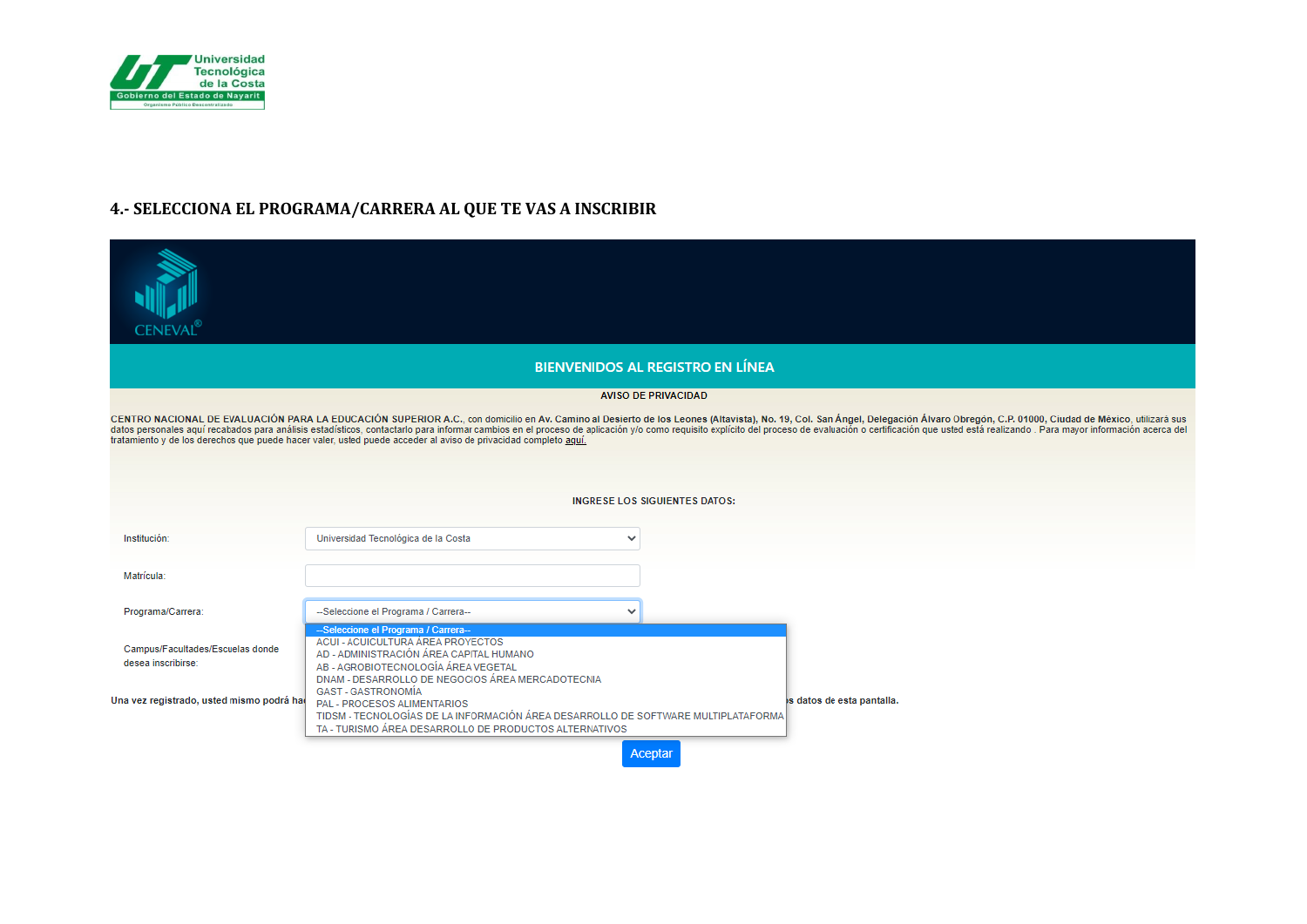

## **5.- SELECCIONA EL CAMPUS/FACULTAD/ESCUELAS, SOLO SE MUESTRA EN EL LISTADO "UNIVERSIDAD TECNOLÓGICA DE LA COSTA" Y DALE CLICK EN ACEPTAR**

| <b>CENEVAL</b> <sup>®</sup>                                                                                                                                                                                                                                                                                                                      |                                                               |                                         |  |  |
|--------------------------------------------------------------------------------------------------------------------------------------------------------------------------------------------------------------------------------------------------------------------------------------------------------------------------------------------------|---------------------------------------------------------------|-----------------------------------------|--|--|
|                                                                                                                                                                                                                                                                                                                                                  |                                                               | <b>BIENVENIDOS AL REGISTRO EN LÍNEA</b> |  |  |
|                                                                                                                                                                                                                                                                                                                                                  |                                                               | <b>AVISO DE PRIVACIDAD</b>              |  |  |
| CENTRO NACIONAL DE EVALUACIÓN PARA LA EDUCACIÓN SUPERIOR A.C., con domicilio en Av. Camino al Desierto de los Leones (Altavista), No. 19, Col. San Ángel, Delegación Álvaro Obregón, C.P. 01000, Ciudad de México, utilizará s<br>tratamiento y de los derechos que puede hacer valer, usted puede acceder al aviso de privacidad completo aquí. |                                                               |                                         |  |  |
|                                                                                                                                                                                                                                                                                                                                                  |                                                               |                                         |  |  |
|                                                                                                                                                                                                                                                                                                                                                  |                                                               |                                         |  |  |
|                                                                                                                                                                                                                                                                                                                                                  | <b>INGRESE LOS SIGUIENTES DATOS:</b>                          |                                         |  |  |
| Institución:                                                                                                                                                                                                                                                                                                                                     | Universidad Tecnológica de la Costa                           | $\checkmark$                            |  |  |
| Matrícula:                                                                                                                                                                                                                                                                                                                                       |                                                               |                                         |  |  |
| Programa/Carrera:                                                                                                                                                                                                                                                                                                                                | AB - AGROBIOTECNOLOGÍA ÁREA VEGETAL                           | $\checkmark$                            |  |  |
| Campus/Facultades/Escuelas donde<br>desea inscribirse:                                                                                                                                                                                                                                                                                           | -Campus-<br>--Campus--<br>UNIVERSIDAD TECNOLÓGICA DE LA COSTA |                                         |  |  |

Una vez registrado, usted mismo podrá hacer ediciones a sus datos hasta el término del periodo de registro. Para ello, únicamente deberá ingresar los datos de esta pantalla.

Aceptar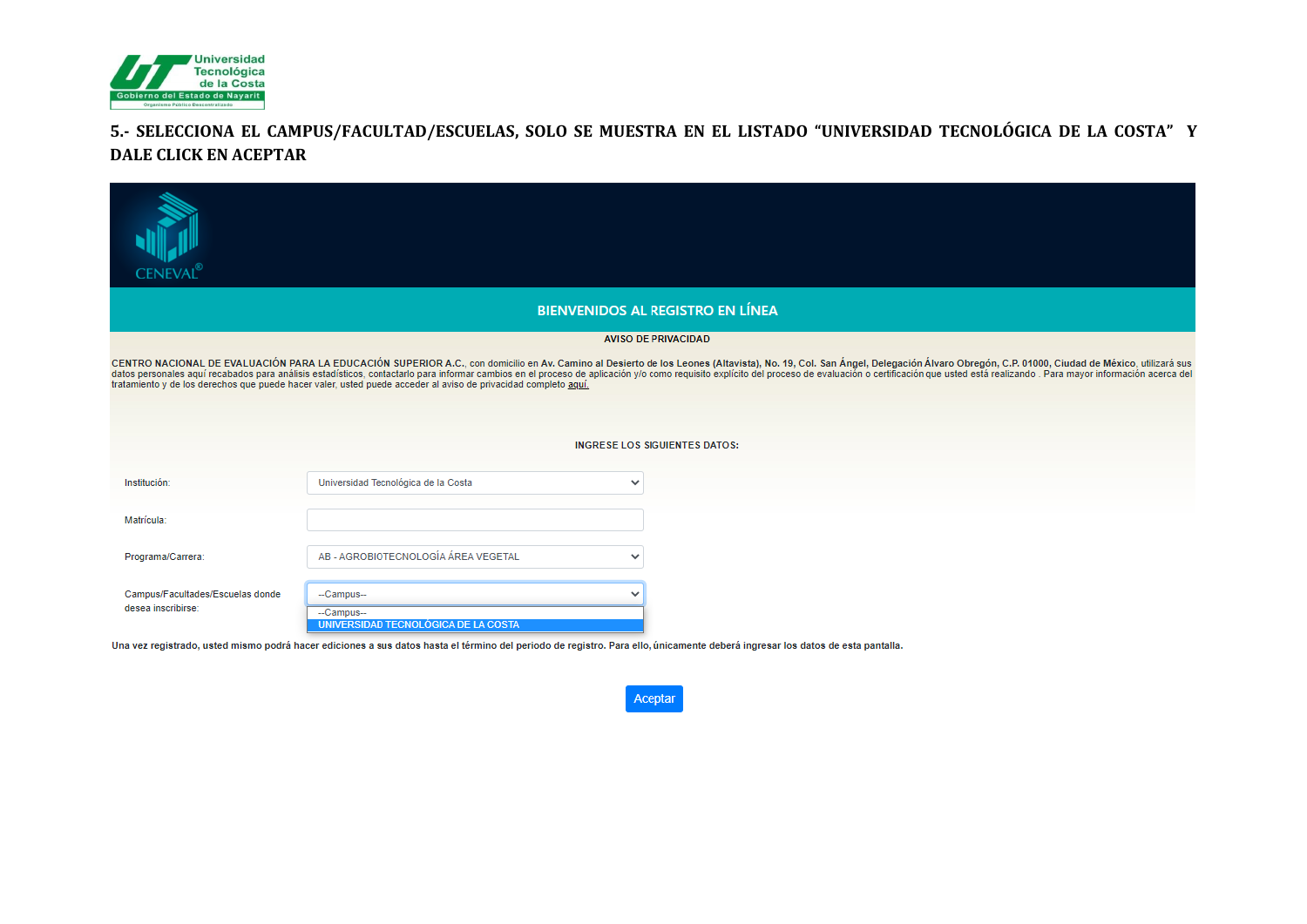

## **6.- INGRESA UNA CONTRASEÑA, LA QUE TÚ ELIJAS Y DALE CLICK EN ACEPTAR**

| ENEVAL                                                                                                                                                                                                                                    |                        |  |
|-------------------------------------------------------------------------------------------------------------------------------------------------------------------------------------------------------------------------------------------|------------------------|--|
|                                                                                                                                                                                                                                           |                        |  |
| Si el nombre que aparece a continuación no es el suyo; por favor, presione el botón "Regresar" y verifique sus datos.                                                                                                                     |                        |  |
| Al ser la primera vez que entra a su cuenta, es necesario que genere una contraseña antes de continuar. Apunte esta contraseña en un lugar seguro, ya que a través de ella podrá regresar al sistema a editar su registro o re<br>ingreso |                        |  |
| La contraseña es libre, alfanumérica y deberá contar con un mínimo de 4 caracteres.                                                                                                                                                       | 6.- INGRESA UNA        |  |
| EN ESTE ESPACIO APARECERÁ TU NOMBRE<br>Nombre:                                                                                                                                                                                            | <b>CONTRASEÑA A TU</b> |  |
| Contraseña :                                                                                                                                                                                                                              | <b>ELECCIÓN</b><br>Y   |  |
| Confirmación:                                                                                                                                                                                                                             | <b>CONFIRMALA.</b>     |  |
| Aceptar                                                                                                                                                                                                                                   | Regresar               |  |
| Av. Camino al Desierto de los Leones 19, Col. San Ángel, Alcaldía Álvaro Obregón, C.P. 01000, Ciudad de México. Tel. (55) 30 00 87 00 LADA sin costo 800 624 25 10<br>rel v1.0.101<br>Aviso de privacidad                                 |                        |  |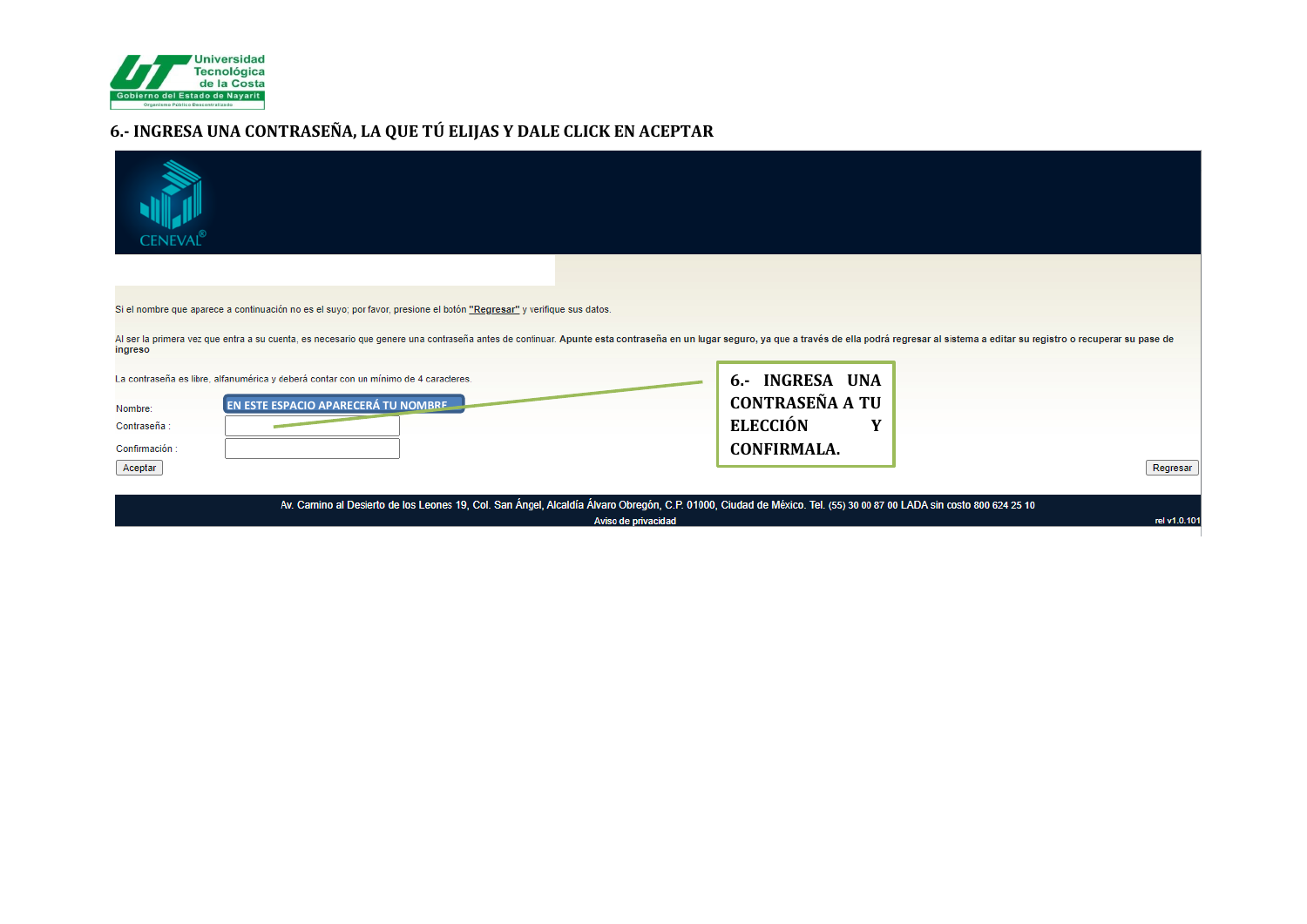

| <b>CENEVAL</b>                                                                                                                        |                                             |
|---------------------------------------------------------------------------------------------------------------------------------------|---------------------------------------------|
| Registro en línea                                                                                                                     |                                             |
| EXANI II (NE) con validación de programa 2022                                                                                         |                                             |
|                                                                                                                                       |                                             |
| <b>INSTRUCCIONES</b>                                                                                                                  |                                             |
| Nombre: PRUEBA1 PRUEBA1 PRUEBA1<br>Registro: EXANI-II (NE): INGRESO A LA EDUCACIÓN SUPERIOR 2022<br>Estado: Activo                    | 7.- DALE CLICK EN<br>"Editar su registro al |
| Opciones: Editar su registro al examen                                                                                                | examen"                                     |
|                                                                                                                                       |                                             |
| Av. Camino al Desierto de los Leones 19, Col. San Ángel, Alcaldía Álvaro Obregón, C.P. 01000, Ciudad de México. Tel. (55) 30 00 87 00 |                                             |
| LADA sin costo 800 624 25 10                                                                                                          |                                             |
| rel v1.0.101<br>Aviso de privacidad                                                                                                   |                                             |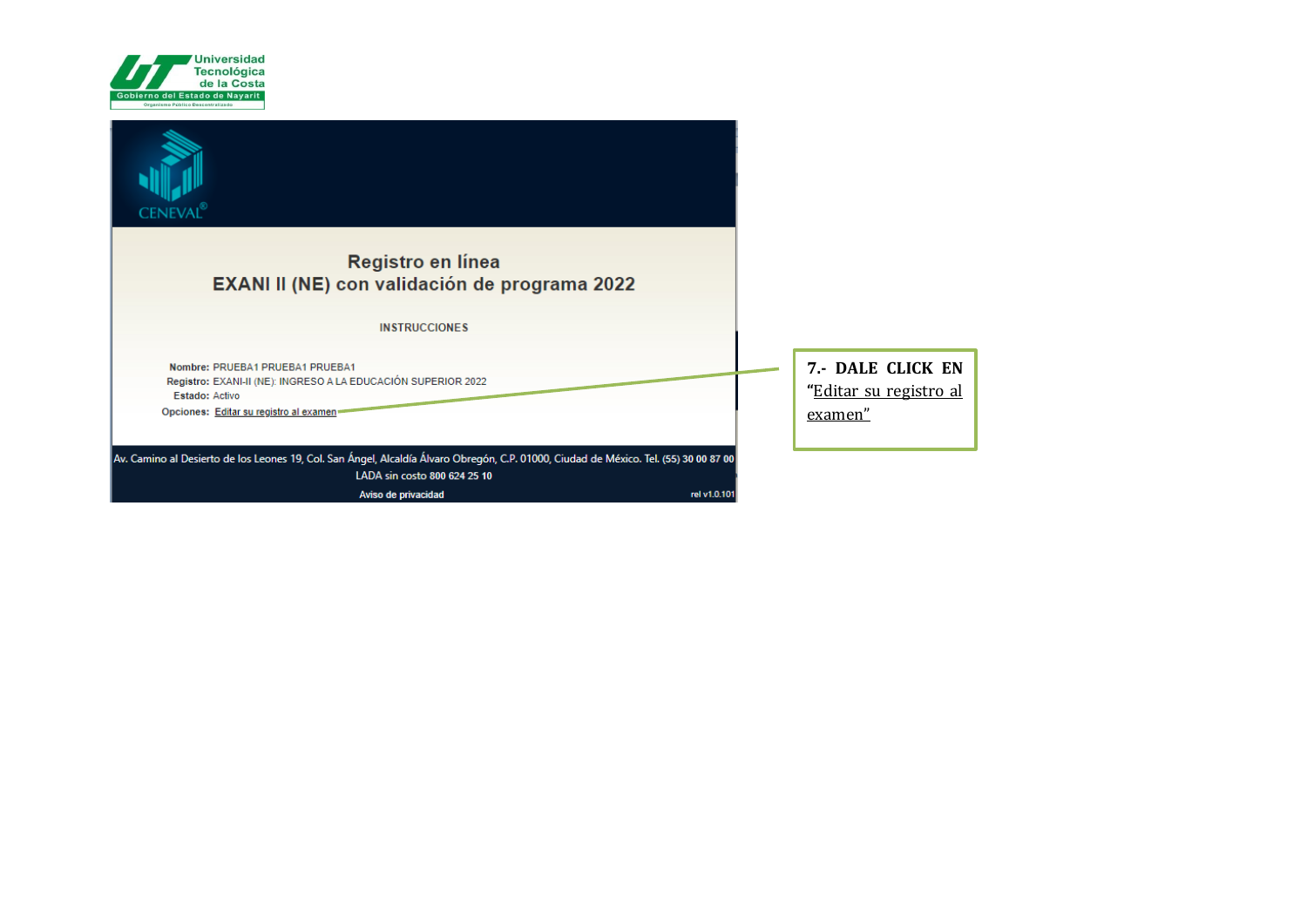

### **8.- COMPLETA LOS DATOS SOLICITADOS EN EL FORMULARIO. LOS CAMPOS MARCADOS CON (\*) SON OBLIGATORIOS, DALE CLICK EN SIGUIENTE Y EN LA VENTANA QUE TE APARECE CONFIRMA QUE LOS DATOS SON CORRECTOS.**

| <b>CENEVAL</b> ®                                    |                                                                                                                                                                       |                                   |
|-----------------------------------------------------|-----------------------------------------------------------------------------------------------------------------------------------------------------------------------|-----------------------------------|
|                                                     | Registro en línea<br>EXANI II (NE) con validación de programa 2022                                                                                                    |                                   |
|                                                     | El símbolo (*) identifica a los datos que obligatoriamente debe llenar en esta sección.                                                                               |                                   |
| Identificación del sustentante                      |                                                                                                                                                                       |                                   |
| Nombre completo                                     | Verifique que sus apellidos y nombre(s) sean correctos, ya que una vez completado todo su registro, éstos no podrán ser editados bajo ninguna circunstancia o motivo. |                                   |
| Apellido paterno                                    |                                                                                                                                                                       |                                   |
| Apellido materno                                    |                                                                                                                                                                       | <b>AUTOMÁTICAMENTE APARECERÁN</b> |
| Nombre(s)                                           |                                                                                                                                                                       | TU APELLIDO PATERNO, APELLIDO     |
| *)Fecha de nacimiento                               | $\vee$ / $-Dia \vee$<br>$-A\bar{n}$ o $ \vee$ / $-Mes-$                                                                                                               | <b>MATERNO Y NOMBRE(S)</b>        |
| *\Sexo                                              | Hombre<br>v                                                                                                                                                           |                                   |
| *)Lugar de nacimiento<br>CURP+Dígito verificador    | -Seleccione su lugar de nacimiento-<br>Si no conoce su dígito verificador, los dos dígitos después del +, deje el espacio vacío.                                      |                                   |
| "Estado civil                                       | v<br>Soltero(a)                                                                                                                                                       |                                   |
| <b>Domicilio Particular</b>                         |                                                                                                                                                                       |                                   |
| ")Calle                                             |                                                                                                                                                                       |                                   |
| (*)Número exterior                                  |                                                                                                                                                                       |                                   |
| Número interior                                     |                                                                                                                                                                       |                                   |
| *)Entidad federativa                                | -Seleccione su entidad federativa-                                                                                                                                    |                                   |
| *)Delegación / Municipio<br>Colonia / Localidad     | -Seleccione su delegación / municipio-<br>-Seleccione su colonia / localidad-                                                                                         |                                   |
| Ciudad                                              |                                                                                                                                                                       |                                   |
| Código postal                                       |                                                                                                                                                                       |                                   |
| Teléfono particular (lada) - (teléfono)             |                                                                                                                                                                       |                                   |
| Teléfono oficina (lada) - (teléfono)                |                                                                                                                                                                       |                                   |
|                                                     | Datos de localización                                                                                                                                                 |                                   |
| (*)Teléfono localización <i>(lada) - (teléfono)</i> |                                                                                                                                                                       |                                   |
| Correo electrónico                                  |                                                                                                                                                                       |                                   |
|                                                     |                                                                                                                                                                       |                                   |
|                                                     | <b>Siquiente</b>                                                                                                                                                      |                                   |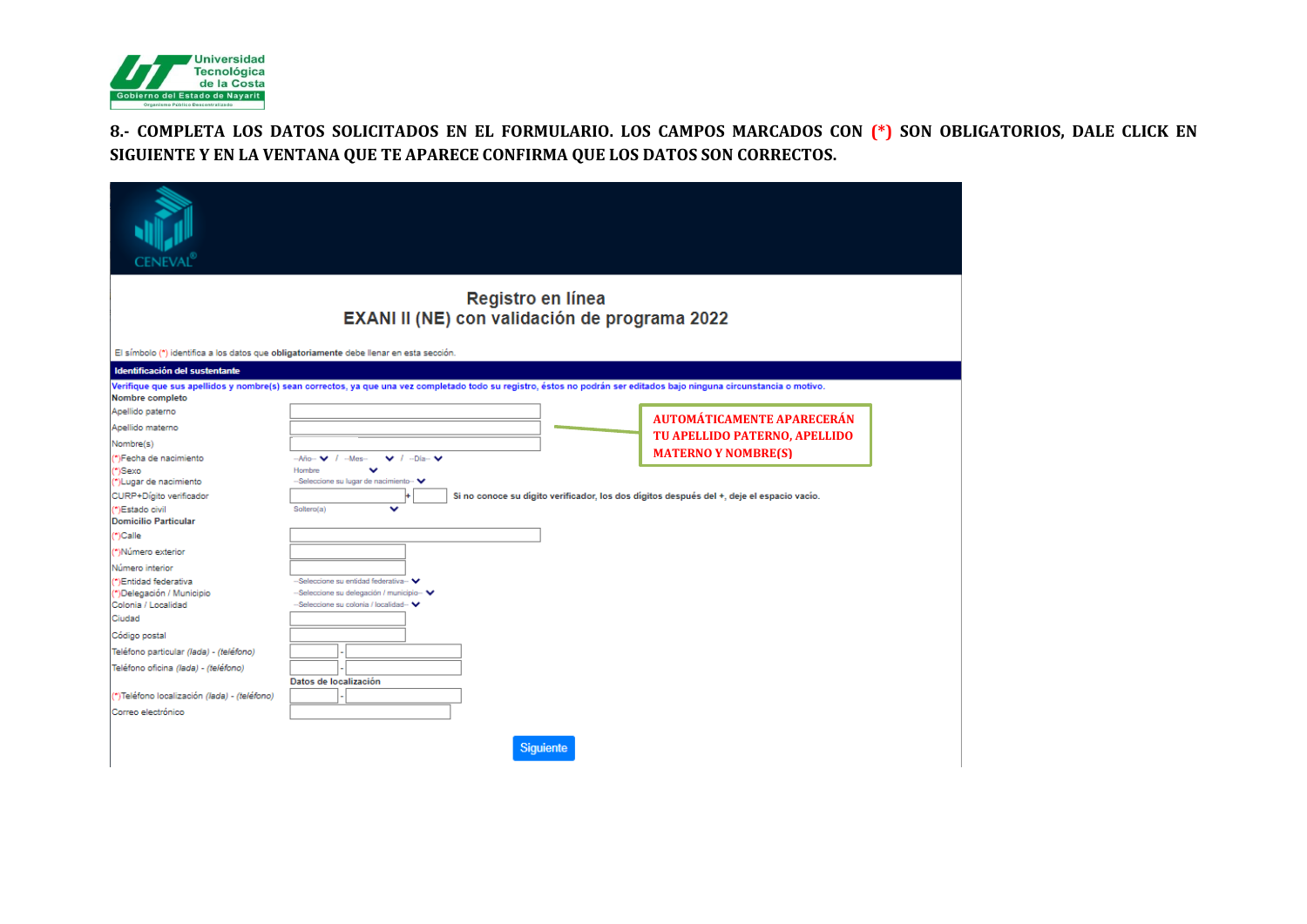

#### 9.- COMPLETA LAS 6 SECCIONES DEL REGISTRO PARA OBTENER TU PASE DE INGRESO AL EXAMEN. SELECCIONA EL VÍNCULO (llenar)

DEBERÁS CONTESTAR TODAS LAS PREGUNTAS PARA QUE TE PERMITA GUARDAR CADA SECCIÓN Y CONTINUAR CONTESTANDO LAS **SIGUIENTES** 



Aviso de privacidad

rel v1.0.101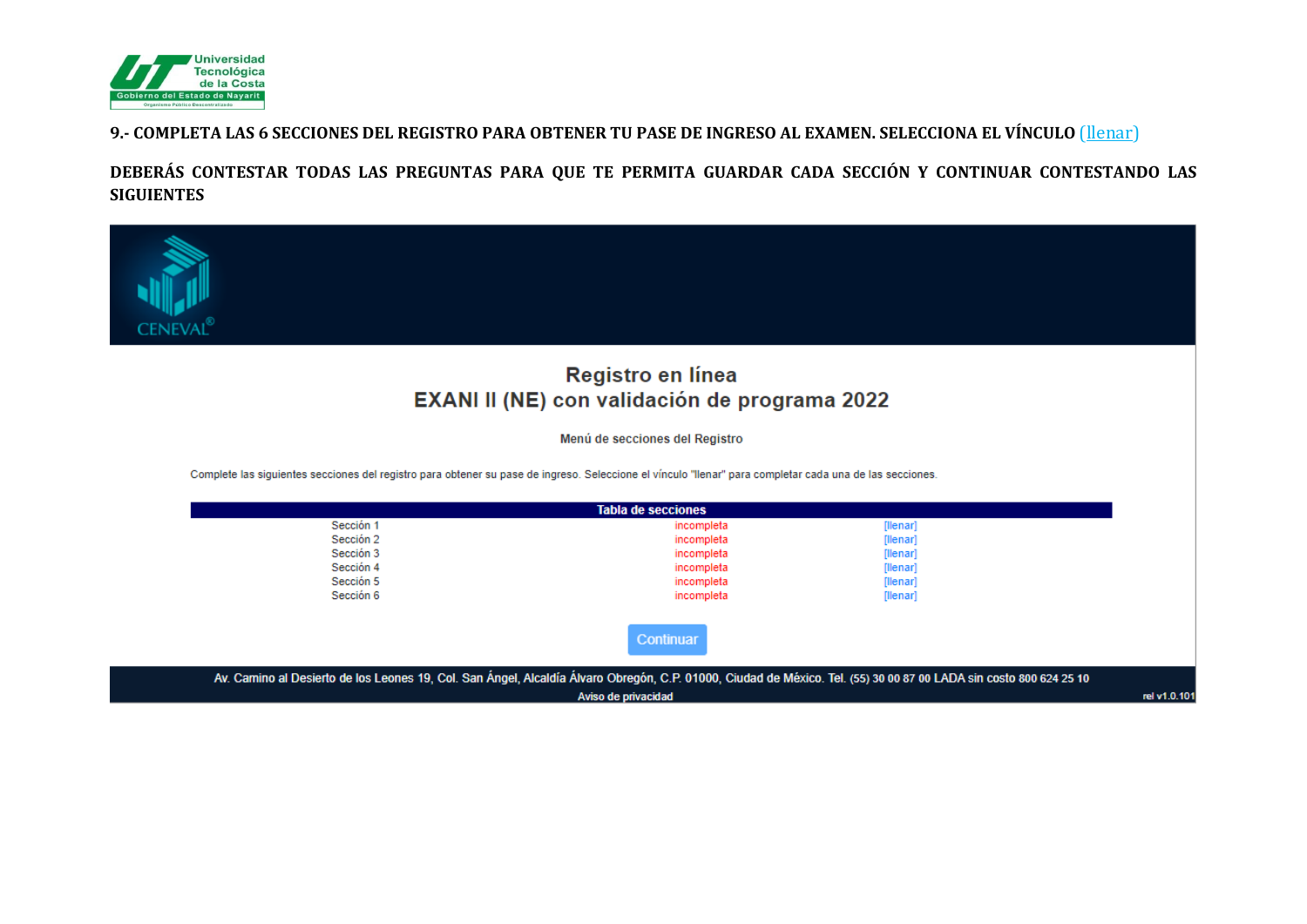

#### 10.- UNA VEZ QUE HAYAS COMPLETADO TODAS LAS SECCIONES DALE CLICK EN





Aviso de privacidad

rel v1.0.101